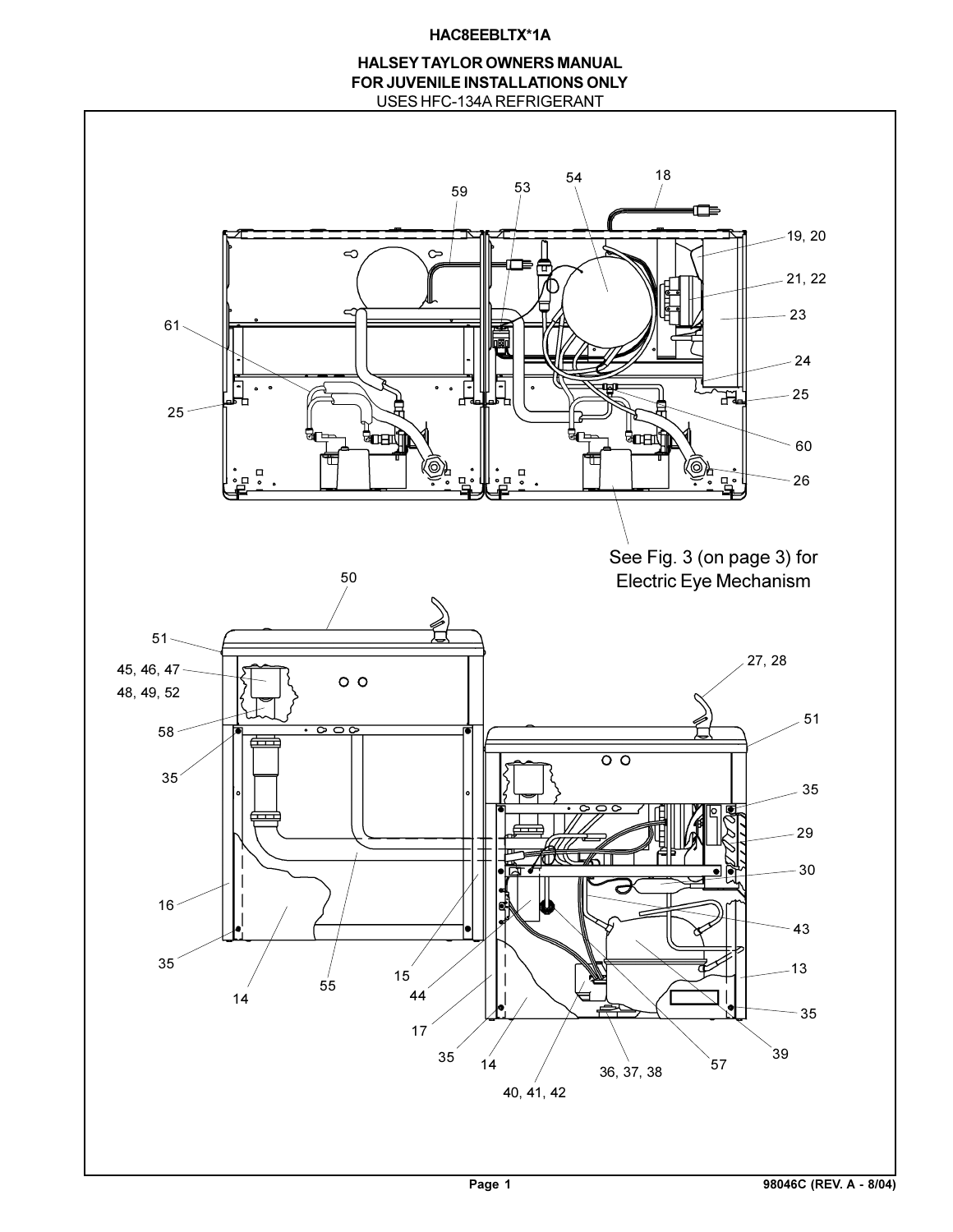

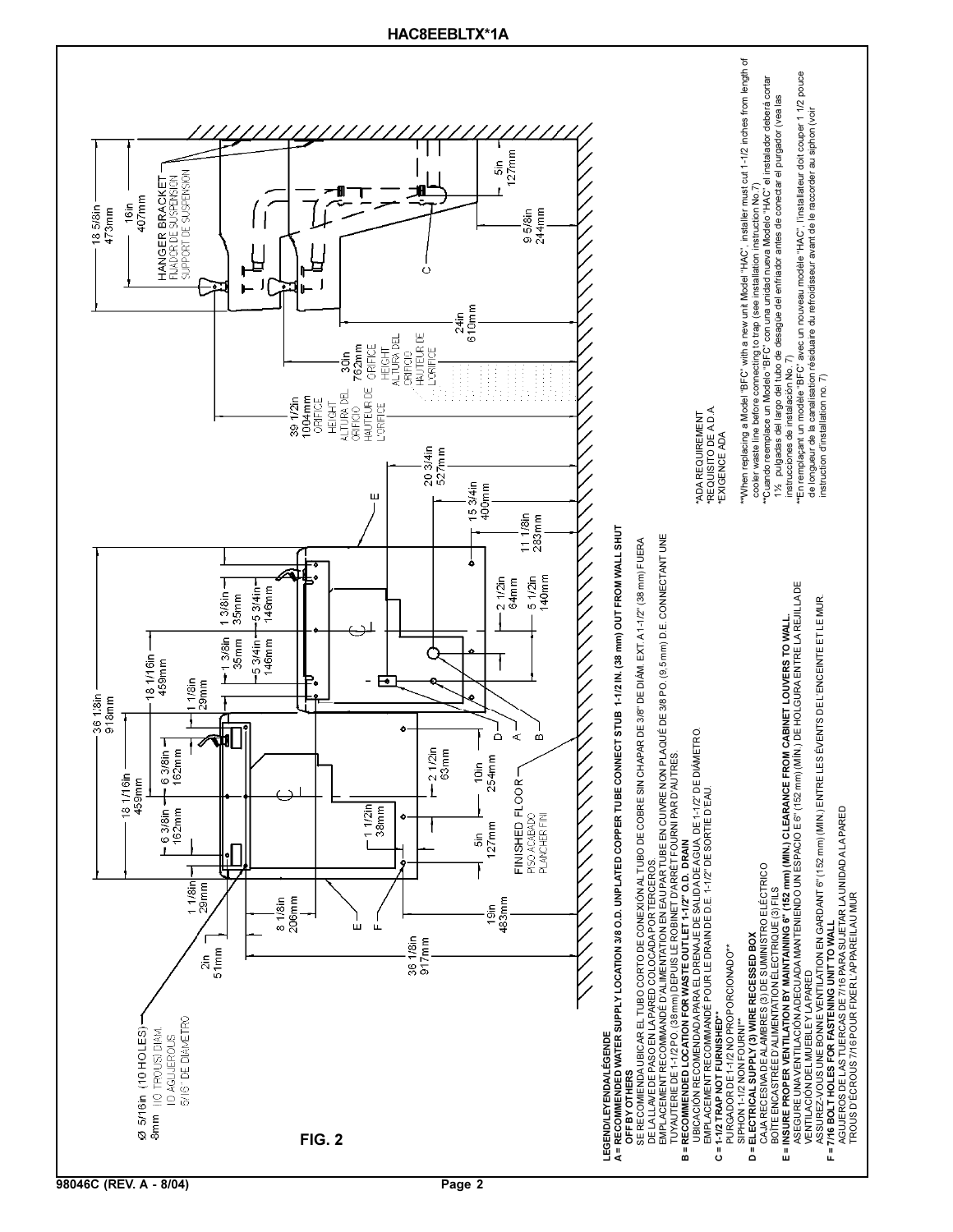## **HAC8EEBLTX\*1A**

# **PUSH BAR MECHANISM**



- **SENSOR CONTROL:** If sensor fails to operate valve mechanism or operates erratically, check the following.
- A**.** Ensure there are no obstructions within a 40-inch radius from front of cooler.
- B**.** Check wire connections at solenoid valve and sensor. **CAUTION:** Make sure unit is unpluged before checking any wiring.
- C**.** Ensure proper operation of solenoid valve. If there is an audible clicking sound yet no water flows, look for an obstruction in the valve itself or elsewhere in the water supply line.

#### **Sensor Range Adjustment:** The electronic sensor used in this cooler is factory pre-set for a "visual" range of 36 inches. If actual range varies greatly from this, or a different setting is desired, follow the range adjustment procedure below:

- **a.** Remove front panel of cooler.
- **b.** Using a small tip screwdriver, rotate range adjustment screw clockwise to increase range and counter-clockwise to decrease range. (See Fig. 3).

 **CAUTION:** Complete range of sensor (24-46 inches) is only one turn of the adjusting screw. **c.** Replace the front panel.

**CONTROL DEL SENSOR:** Si el sensor falla en su operación del mecanismo de las válvulas o funciona de modo inconstante, compruebe lo siguiente.

- A. Asegúrese que no existen obstrucciones dentro de un radio de 40 pulgadas (1016mm) en frente del enfriador.
- B. Verifique las conexiones de los cables en la válvula de solenoide y el sensor.  **PRECAUCIÓN:** Asegúrese que la unidad está
- desconectada antes de verificar el cableado. C. Asegure la operación correcta de la válvula del solenoide. Si no existe un sonido audible de chasquidos y sin embargo, el agua no fluye, busque una obstrucción en la válvula misma o en algún otro sitio dentro de la tubería de suministro.

#### **Ajuste de los Límites del Sensor:** Se ha fijado en la fábrica el sensor electrónico que se usa en este enfriador para tener un límite "visual" de 91.5 cm. Si varía el límite mucho de esta medida, o si desea un ajuste diferente, siga el procedimiento para ajustar el límite que se da a continuación:

- **a**. Saque el panel frontal del enfriador.
- **b**. Usando un destornillador de punta pequeña, gire el tornillo para ajustar el límite en el sentido de las agujas del reloj para aumentar el límite y al sentido contrario a las agujas del reloj para disminuir el límite. (Vea la Figura 3)
- **PRECAUCIÓN:** El límite completo del sensor (de 61 a 117 cm.) consiste de solamente un giro del tornillo de ajuste.
- **c**. Reemplace el panel frontal.

**CONTROLE DU CAPTEUR:** Si le capteur ne peut commander le mécanisme du robinet ou fonctionne incorrectement, vérifiez le point suivant:

- A. Vérifiez qu'il n'existe pas d'élément obstruant le passage dans un rayon d'1<br>mètre autour du ventilateur.
	- B. Vérifiez les branchements reliés àlélectrorobinet et au capteur. **ATTENTION:** Assurez-vous que l'unité est débranchée avant de vérifier tout branchement.
	- C. Vérifiez le bon fonctionnement de l'électrorobinet. Si vous entendez un bruit de cliquetis et que l'eau ne coule pas, vérifiez qu'aucun élément dans le robinet ou dans toute autre partie de l'alimentation en eau n'obstrue le passage.
- **Réglage de la plage du capteur:** la plage « visuelle » du capteur électronique de ce refroidisseur est réglée est usine à 91,5 cm. Si la plage actuelle varie considérablement par rapport à cette mesure ou si vous souhaitez modifier le réglage, référez-vous à la procédure ci-dessous:
- **a.** Retirez le panneau avant du refroidisseur.
- **b.** À l'aide d'un petit tournevis, vissez la vis de réglage de la plage dans le sens des aiguilles d'une montre pour l'augmenter ou dans le sens contraire des aiguilles d'une montre pour la diminuer. (Voir fig. 3).
- **AVERTISSEMENT:** il suffit de tourner la vis de réglage d'un tour pour faire défiler la plage complète du capteur (61 cm à 117 cm).
- **c.** Remettez en place le panneau avant.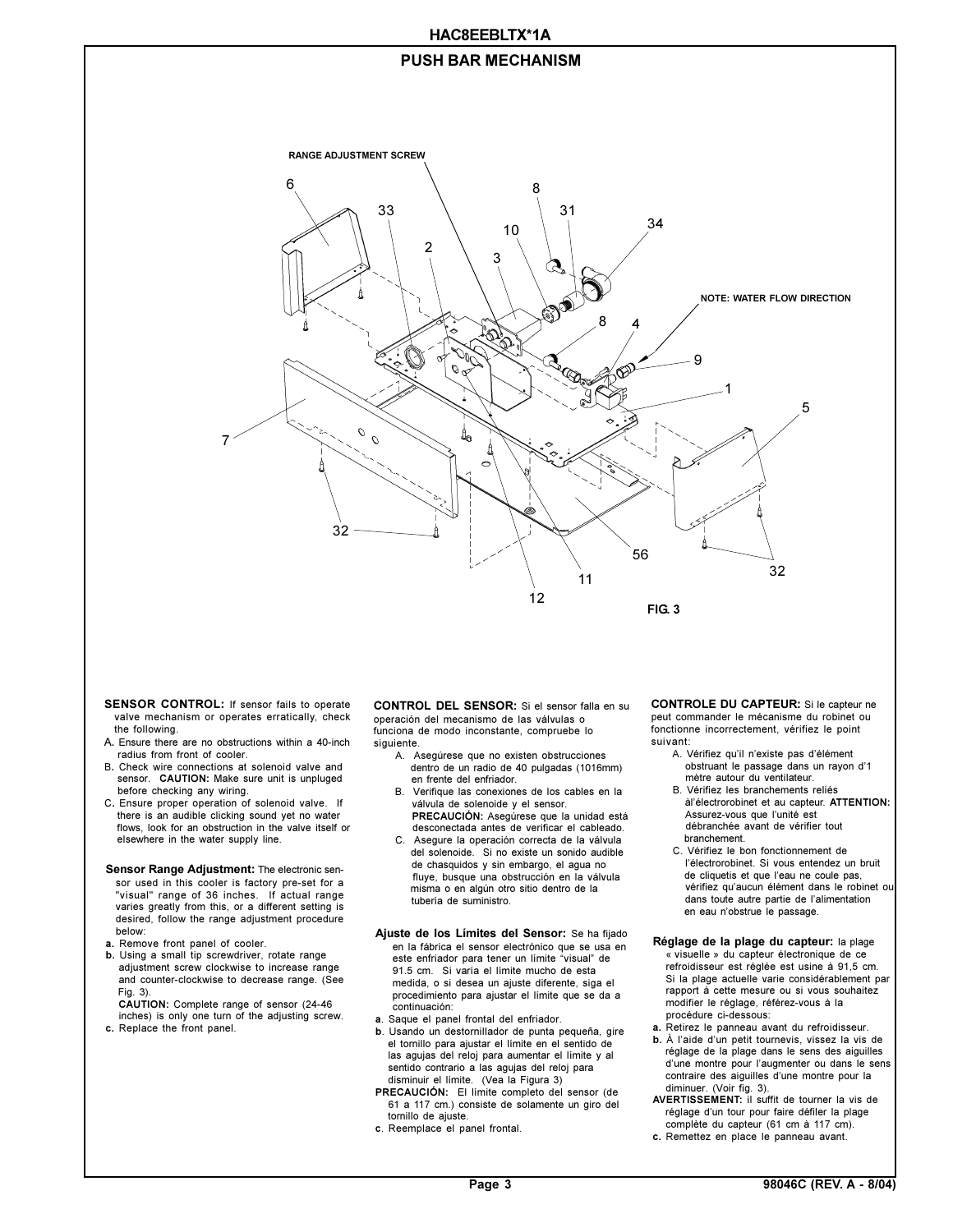## **IMPORTANT ALL SERVICE TO BE PERFORMED BY AN AUTHORIZED SERVICE PERSON**

#### **HANGER BRACKETS & TRAP INSTALLATION**

- 1) Remove hanger bracket fastened to back of cooler by removing one (1) screw.
- 2) Mount the hanger bracket and trap as shown in Figure 2. **NOTE:** Hanger Bracket MUST be supported se-
- curely. Add fixture support carrier if wall will not provide adequate support.

#### **IMPORTANT:**

- 7 in. (178mm) dimension from wall to centerline of trap must be maintained for proper fit.
- Anchor hanger securely to wall using all six (6) 1/4 in. dia. mounting holes.
- Install straight valve for 3/8" O.D. tube.

## **INSTALLATION OF COOLER**

- 3) Hang the cooler on the hanger bracket. Be certain the hanger bracket is engaged properly in the slots on the cooler back as shown in Fig. 4.
- 4) Loosen the two (2) screws holding the lower front panel at the bottom of cooler base and two (2) screws at the top. Remove the front panel and set aside.
- 5) Connect water inlet line--See Note 4 of General Instructions.
- 6) Remove the slip nut and gasket from the trap and install them on the cooler waste line making sure that the end of the waste line fits into the trap. Assemble the slip nut and gasket to the trap and tighten securely.

## **START UP**

- **Also See General Instructions** 7) Stream height is factory set at 45-50 PSI. If supply pressure varies greatly from this, readjust stream height to approximately 1-1/2" (38mm) above the bubbler guard by turning adjustment screw, accessible by removing front panel, Item No.7 (see Fig.3 & 5).
- 8) Replace the front panel and secure by retightening four (4) screws.

#### **IMPORTANTE TODO EL SERVICIO DEBERÁ SER EFECTUADO POR UNA PERSONA DE SERVICIO AUTORIZADA**

## **El PARENTESIS del GANCHO & la INSTALACION de la TRAMPA**

- 1) Quita gancho paréntesis abrochó para apoyar de más fresco quitando uno (1) tornillo.
- 2) Monta el paréntesis de gancho como mostrado en la Fig 2.
- **La NOTA:** Paréntesis de Gancho se debe sostener seguramente. Agregue instalación fija portador de apoyo si pared no proporcionará apoyo adecuado. **IMPORTANTE:**
- 7 en. (178 Mm) la dimensión de la pared a la
- línea central de la trampa se debe mantener para el ataque apropiado.
- El gancho del ancla seguramente a usar de pared todo y seis (6) 1/4 en. dia. hoyos que montan.
- Instale la válvula directa para el tubo de 3/8" de diámetro externo.

## **INSTALACIÓN DEL ENFRIADOR DE AGUA**

- 3) Suspenda el enfriador en el fijador de suspensión. Asegúrese que el fijador de suspensión calce correctamente en las ranuras de la parte posterior del enfriador como se indica en la figura 4.
- 4) Afloje los dos (2) tornillos que sostienen la parte inferior del panel en la parte inferior de la base del enfriador y los dos (2) tornillos en la parte superior. Quite el panel frontal y póngalo a un lado.
- 5) Conectar el tubo de entrada de agua. Ver la Nota 4 en las Instrucciones Generales.
- 6) Quite la tuerca de retención y el obturador del purgador y instálelos en el tubo de desagüe asegurándose que la parte final del tubo de desagüe calce en el purgador. Ensamble la tuerca de la ranura y el obturador y apriete en forma segura.

## **PUESTA EN MARCHA**

- **Vea Manual de los Instrucciones Generales** 7) La altura del chorro se determina en la fábrica a 45- 50 PSI. Si la presión del suministro varía demasiado de este valor, reajuste la altura del chorro a aproximadamente 1-1/2" por encima del protector del borboteador dando vuelta al tornillo de ajuste sacando el panel frontal de empuje, Artículos 7 (vea Fig. 3 y 5).
- 8) Vuelva a colocar el panel frontal y asegúrelo apretando nuevamente los cuatro (4) tornillos.

#### **IMPORTANT TOUT ENTRETIEN DOIT ÊTRE EFFECTUÉ PAR UN REPRÉSENTANT AUTORISÉ**

#### **LE CROCHET DE CINTRE & LINSTALLATION DE PIEGE**

- 1) Enlève le crochet de cintre a attaché pour soutenir de plus frais en enlevant celui (1) la vis.
- 2) Monter le crochet de cintre selon la Figure 2.
- **LA NOTE:** le Crochet de Cintre doit être assurément soutenu. Ajouter le transporteur de soutien daccessoire si le mur ne fournira pas le soutien

 suffisant. **IMPORTANT:**

- 7 dans. (178 mm) la dimension du mur à centerline de piège doit être maintenue pour l'ajustement convenable.
- Ancrer le cintre assurément à l'utilisation de mur tout six (6) 1/4 dans. dia. les trous qui montent.
- Installez la soupape droite dans le tuyau de D.E. 3/8".

# **INSTALLATION DU REFROIDISSEUR**

- 3) Installez le refroidisseur sur les supports en vous assurant que ceux-ci sont bien installés dans les fentes à l'arrière du refroidisseur tel qu'indiqué à la figure 4.
- 4) Dégagez les deux (2) vis retenant le panneau inférieur avant au bas de la base du refroidisseur ainsi que deux (2) vis sur le dessus. Retirez le panneau avant et mettez-le de côté.
- 5) Connectez l'alimentation en eau. Voir note 4 des instructions générales.
- 6) Retirez lécrou coulissant et le joint du siphon et installez-les sur la conduite résiduaire du refroidisseur en vous assurant que le bout de la conduite entre bien dans le siphon. Installez l'écrou coulissant et le joint au siphon et resserrez bien.

# **MISE EN MARCHE**

- **Voir Manuel de les Directives Generales** 7) Le niveau d'écoulement est réglé en usine à 45-50 Lb/po<sup>2</sup>. Si la pression varie beaucoup de ce point, ajustez le niveau à nouveau à environ 1-1/2" (38mm) au-dessus du protège-barboteur en tournant la vis de réglage du régleur que l'on trouve en retirant le panneau, article 7 (voir fig. 3 et 5).
- 8) Replacez le panneau avant et fixez le en place en resserrant les quatre (4) vis.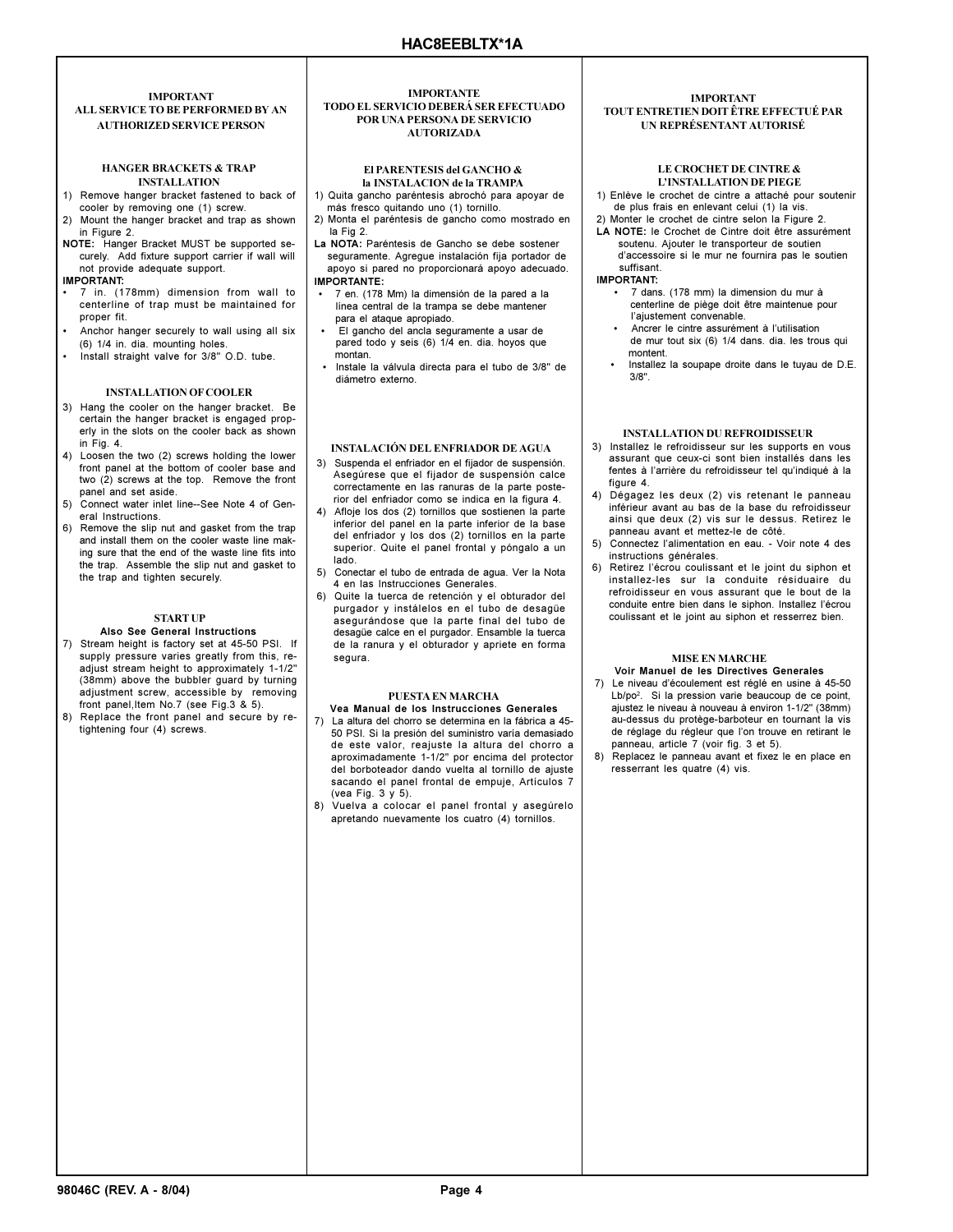